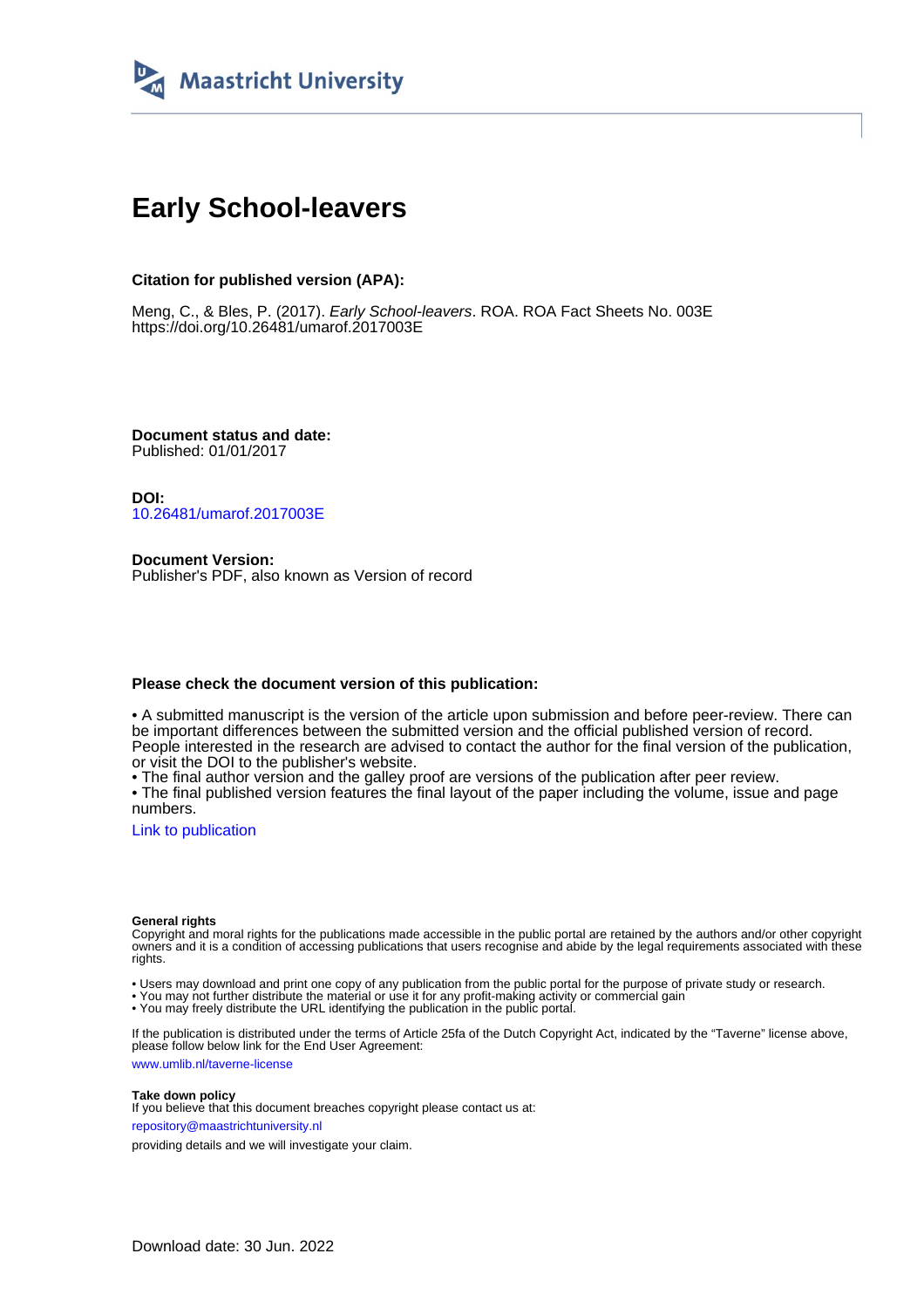Research Centre for Education and the Labour Market | ROA

# **Early School-leavers**

# **ROA Fact Sheet**

ROA-F-2017/3E

Researchcentrum voor Onderwijs en Arbeidsmarkt | ROA *Research Centre For Education and the Labour Market | ROA*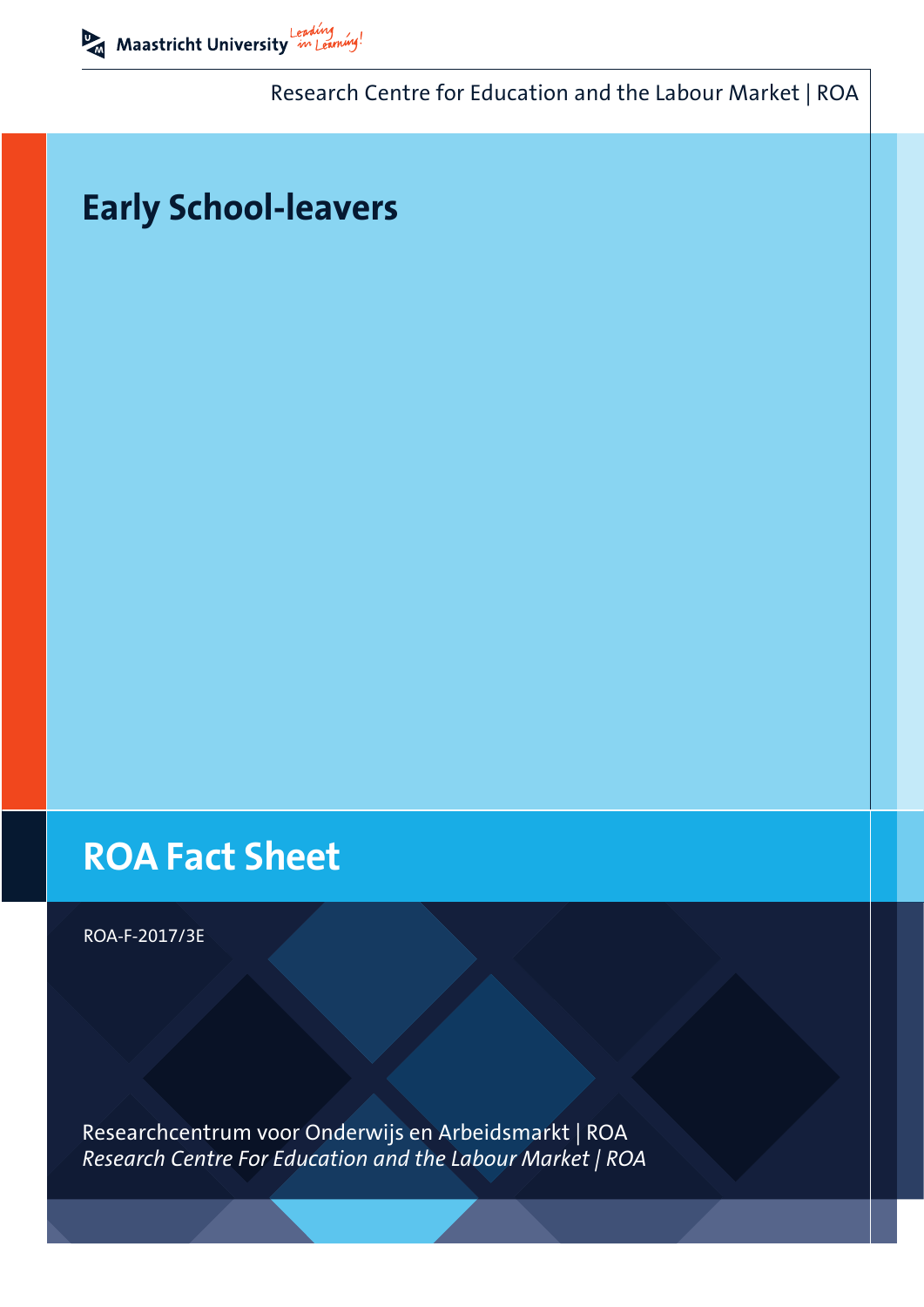## **1. Introduction**

Following the inventory made of the education and labour market positions of graduates in the annual ROA report 'School-leavers between education and the labour market', this fact sheet focuses on those who leave school without a diploma, the so-called dropouts. In this fact sheet, we will discuss their reasons for leaving the education system prematurely. We will also answer such questions as "What were the early signals for dropping out?", "What are dropouts doing today?", "What are their plans for the future?" and "Do they regret not having completed their education courses?".

Dropouts are youngsters who leave school without obtaining a diploma and hence lack a basic labour market qualification. A basic labour market qualification indicates what courses prepare youngsters adequately for the labour market: SGSE/PUE and SVE Level 2 or higher. This means that courses that do not provide a basic labour market qualification include PSVE and SVE Level 1.

The figures presented in this fact sheet have been derived from surveys held in the Autumn of 2016 by Netherlands Statistics (CBS) and constitute part of the School-leaver Information System (SIS) project by Maastricht University's (UM) Research Centre for Education and the Labour Market (ROA). The response group consisted of 2,262 dropouts who terminated their courses in the 2014/2015 school year and completed the questionnaire. Youngsters who completed a PSVE or SVE Level 1 course, were not included in this survey, because technically they are not dropouts; these youngsters do have a school diploma, but lack a basic qualification.

#### **Respondents' background characteristics**

Who are these dropouts? In this section, we will try to answer this question. On the basis of a number of background characteristics of dropouts, we will sketch a picture of this group of youngsters. For an elaborate table with the distribution of dropouts across a number of background characteristics, please consult Table B1 in the Appendix.<sup>1</sup>

#### *Educational characteristics*

The large majority of respondents were from SVE (80%). Approximately 25 percentage points (pp) of them dropped out of SVE-VT Level 4 courses. VT Level 2 courses also have a high dropout rate (21 pp). About 11 pp of the dropouts came from SVE-DR Level 2. Approximately 9% dropped out of SGSE programmes, and 8% out of PVSE programmes. Only 3% dropped out of PUE.

The dropout rate across all levels is greatest for the Economics sector, where on average 35% of the respondents come from. Technology comes in second place with 23%. Approximately 14% of the dropouts come from the Health Care sector, while 6% of the respondents once started a course in the Behaviour & Society sector. About 3% of the respondents did a course in the Agriculture sector.

#### *Age and gender*

The average age of respondents eighteen months after leaving school, was 20.1 years. Respondents from SGSE and PUE courses are 19.6 years old, on average. For respondents from PSVE, the figure is 18.3 years. The average age of SVE students who did not complete their courses, is 20.3 years.

There are considerably more men than women who terminate their course prematurely. The percentage of men among all respondents is 62%, while only 38% is female. However, there are differences between the various education levels. In SGSE and PUE, the division between men and women is also 62% versus 38%. Of all PSVE dropouts, 65% is male, and 35% female. Almost 70% of the dropouts at SVE Level 1, is male, against 30% female. Two thirds of the SVE Level 2 dropouts is male, while approximately 58% of the SVE Level 3 school-leavers is male. Lastly, about 56% of all dropouts at SVE Level 4 is male.

#### *Ethnicity*

Of all respondents, 62% was of indigenous origin. Among SGSE students, the percentage was highest, with 72%. At PUE, 71% was indigenous. At SGSE, 8% was a Western immigrant, while this applies to 11% at PUE. In addition, SGSE has 20% non-Western immigrant students who leave school prematurely. At PUE, the percentage is 19. At PSVE, the largest group of dropouts is of non-Western origin (43%). The number of indigenous dropouts at PSVE was 42%, while 15% consists of Western immigrants.

At SVE Level 1, both the percentage of indigenous and of non-Western immigrant students is 44%. Approximately 12% of the Western immigrants leave school prematurely. Of all respondents at SVE Level 2, 64% is indigenous, 31% are non-Western immigrants, and 6% are Western immigrants. About 7 in every 10 dropouts from courses at SVE Level 3 are indigenous, 21% are non-Western, and 9% are Western immigrants. At SVE Level 4, 63% are indigenous, 29% are non-Western immigrants, and 9% are Western immigrants.

#### *Domestic situation*

Approximately 6 in every 10 respondents are from twoparent families, about 3 in every 10 are from single-parent families, while around 9% lives independently. Around 63% of all SGSE/PUE dropouts live in a two-parent family; this percentage drops to 60% and 57%, respectively for PSVE and SVE. At SVE, this drop can be attributed almost entirely to those who live independently, who represent just under 16% of the SVE respondents.

For 65% of the dropouts, the language spoken at home is (almost) exclusively Dutch. In 18% of the cases, the language is Dutch plus another language, and 6% of the respondents (almost) always speaks a foreign language at home. The differences between the education levels are great. Of the SGSE/PUE respondents, 75% speaks Dutch at home, while for SVE this percentage is 65% and 50% for PSVE.

<sup>1</sup> For an overview of the qualifications of graduates, see the SIS-online website; https://roastatistics. maastrichtuniversity.nl/SISOnline/ Home.aspx.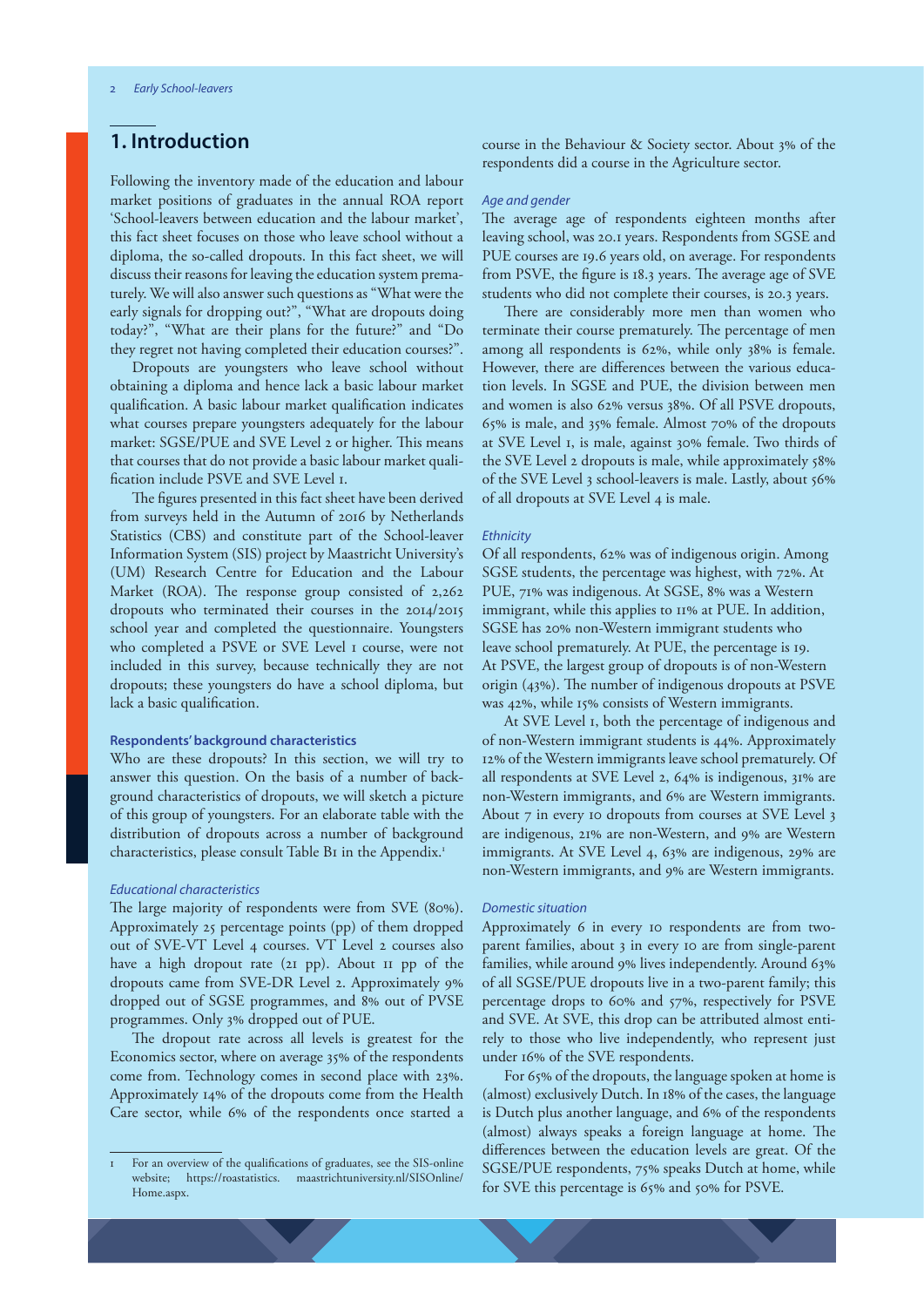For all education levels of the courses from which the respondents had dropped out, the education level of the parents is most often higher education (45%). For SGSE/ PUE dropouts, this is approximately 70%, for PSVE dropouts it is 53%, and for SVE dropouts it is 40%.

## **2. Main reasons for dropping out**

Who the dropouts were, has become clear in the previous section, but this provides no insight in the reasons for their dropping out. In the present section, we will show why the youngsters terminated their courses prematurely. The reasons are presented in Figure 1, broken down by category. The more specific reasons are listed in Table B2 in the Appendix.

Almost half of the reasons given for dropping out, is school-related (47%). Reasons mentioned relatively often include health complaints (18%) and lures of the labour market (14%). At the bottom of the list, is the category of personal problems (9%).

#### **Figure 1**



#### *School-related*

School-related problems are mentioned most often as reasons for prematurely terminating a course at SVE Levels 3 and 4 (both 51%). This reason was given least often by dropouts from PSVE (36%).

The underlying school-related reasons mentioned, illustrate that the main reason has to do with the content of the course. The fact that *the content of the course was not what they wanted (after all)*, was mentioned most often as the reason(13%), in particular by dropouts at SVE Level 4 (19%) and Level 3 (18%). The fact that *the course was badly organised*, was the second most frequently mentioned reason (8%), and the most frequently mentioned one among SVE Levels 2 and 4 dropouts (both 9%). The fact that *the course was too difficult or that the student had failed the final exam*, was not mentioned often, on average (7%), but among SGSE and PUE dropouts, this reason was most often mentioned as the main one (22%).

#### *Physical or mental health complaints*

After the school-related causes for dropping out, health complaints are the main causes for dropping out (18%). This reason is mentioned most often by GSE respondents (24%) and at SVE Level 4 (23%), followed by SVE Level 1 (20%) and SVE Level 3 (19%). It is mentioned least often at PSVE (16%) and SVE Level 2 (11%).

Of the health complaints listed, mental problems are the most frequent ones (10%); illness is given as main cause for dropping out in 8% of the cases. Mental problems are mentioned most often at SGSE and PUE (14%), but much less at SVE Level 2 (7%).

#### *Labour market*

The labour market is the third-largest reason for dropping out. Approximately 14% of the dropouts indicated that the labour market was their main reason for stopping the course they were doing. In the previous year, this percentage was 12%, which may indicate an upward trend of the labour market. An improvement of the labour market may entice youngsters to leave school without a diploma. Approximately 10% of all dropouts was lured into the labour market: they preferred having a job to going to school. This applied most often to dropouts at SVE Level 1 (19%). About 4% of all respondents was pushed into the labour market: they needed an income and found a job. This reason is mentioned most often at SVE Level 3 (7%).

#### *Personal problems*

Approximately 9% of all respondents indicated that personal problems were the main factor in their decision to drop out of school. The main underlying reasons were relational or family problems (7%). This reason is mentioned about equally often across all education levels. Trouble with the police/law occurs most often at PSVE level (4%) while it is practically non-existent at the other levels.

#### *Other*

Of all dropouts, 12% indicated that there was another main reason for their dropping out of school than the reasons listed in the survey. In particular in secondary education, this group of school-leavers is large: at PSVE, this option was ticked as the main one in 19% of all cases, the same percentage as at GSE.

## **3. Early dropout signals**

Government would very much like to reduce the number of dropouts. Picking up early signals for dropping out of school may help.<sup>2</sup> The dropouts were asked with whom they had talked about their decision to stop school and who helped them trying to prevent their dropping out.

2 https://www/rijksoverheid.nl/onderwerpen/vsv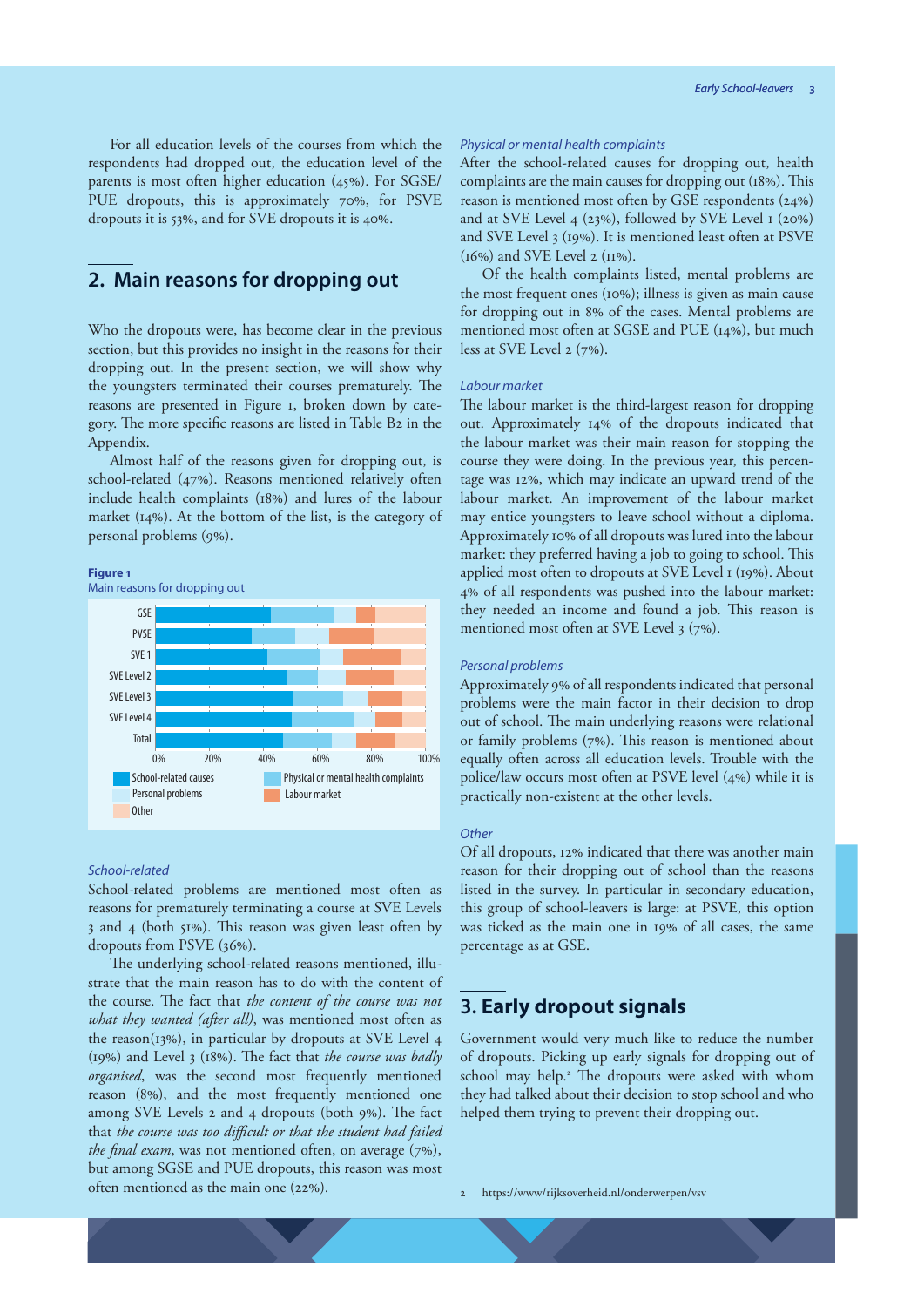#### **Talking about the decision**

The respondents were asked whether they had discussed their decision to stop school with anyone. Table 1 shows for each education level whether dropouts spoke to anyone about their intention to drop out of school. If this was the case, the table also states whether this was with their parents, with family or friends, or with teachers/mentors. About 8 in every 10 dropouts had discussed their plans for dropping out of school (78%). Of the respondents who said that they had discussed this with someone (22%), most were from SVE Level 1 or 2 (28% and 26%, respectively); at PSVE, this group also amounted to about a quarter of all respondent.

If respondents had spoken with someone, then in three quarters of the cases this had been with their parents (77%), more than half of the respondents had spoken with school (56%), while approximately three in every ten had discussed their plans for dropping out with family or friends. The fact that these percentages do not add up to a hundred percent, was caused by the fact that multiple answers were possible. Of all respondents, 42% gave only one answer, 26% gave two answers, and 11% marked all three options.

The dropouts at SGSE and PUE who had spoken with someone, had mostly done so with their parents: 88% of them had discussed this with their parents. Of the respondents who said that they had discussed their intentions with school, most were from SVE Level 4 (62%), whereas this percentage at PSVE was only 43%.

#### **Help offered**

In addition to the signalling effect of a talk about dropping out, one may also deduce that a student might drop out on the basis of the help that he or she has had to obtain the diploma or to choose another course. The dropouts were asked whether they received any help in order to prevent them from leaving school. Table 2 shows to what extent this had been the case. In total, 65% of all dropouts received help from someone to obtain a diploma or to choose a different course. Help was offered most often at PSVE (77%) and least often at SVE Level 4 (61%).

If the labour market was given as the main reason for dropping out, help was offered most in order to not leave school prematurely (71%); also in the case of health or personal problems (69% and 68%), attempts were made relatively often to prevent the student from dropping out. The least help was offered in the case of school-related dropout reasons (60%). The nature of the reason could provide an explanation for this difference. School-related dropout reasons include failing for exams, lack of interest in the content of the programme, and problems with the school. For someone who has problems with school, it is not logical to approach the same school for help.

Approximately one in two respondents who indicated that they did not discuss their intention to leave school with anyone, also thought that no-one had tried to help them (46%). About three in every ten respondents felt that they had not received any help after having talked about it with someone (32%). If we look at the group of respondents who

discussed their intentions to leave school with someone, we see that about 26% did not receive any help when they discussed it with school, while for friends and parents, the percentages were 32% and 34%, respectively. So it seems that help was offered more quickly if intentions were discussed with school than if this was done with family or friends.

## **4. Current situation**

What the dropouts did after leaving school, can best be answered with the question what they did at the time of the survey. After all, they dropped out in the eighteen months prior to the time of the survey. Table 3 describes their current occupations. About four in every ten dropouts was working (40%), while about 29% was doing a course and another 11% was involved in a work study programme. Approximately 8% can be allocated to the unemployed part of the working population, while about 12% was otherwise occupied.

The diversity between the education levels is great. The majority of SGSE and PUE dropouts had started another course (51%), while approximately 24% had a job. Of the PSVE dropouts, 22% had a job and 42% went to school. Having a job was more prevalent at the various SVE levels. Half of all dropouts at Levels I and 2 had a job (50% and 51%, respectively). Remarkably, slightly more than 10% of the respondents would like to have a job, but hasn't found one yet (13% and 11%). Across the levels, doing a work study programme is approximately the same, around 11%.

Dropouts who left school because of the labour market, were the most likely to have a job (77%) and the least likely to be doing a course (7%). Personal problems led to unemployment most often (14%), which may indicate that the problems at school also caused problems in the labour market. At the same time, the group having personal problems is also the most likely one to be involved in a work study programme (16%). Dropouts who indicated that school-related causes were the main reason for dropping out, are the most likely ones to be doing another course  $(33\%)$ .

## **5. Plans for the future**

Apart from their current occupations, dropouts were also asked for their plans for the future, and in particular whether they had any intentions to go back to school. To what extent youngsters want to go back to school, also shows to what extent they still want to obtain that basic labour market qualification. Youngsters who were already back in school at the time of the survey, were excluded here.

#### **Education plans**

As Table 4 shows, 75% of the dropouts who had not yet started another course, had intentions to do so at a later stage. Of those 75%, approximately 8 percentage points had already enrolled for a course. About 25% had no intention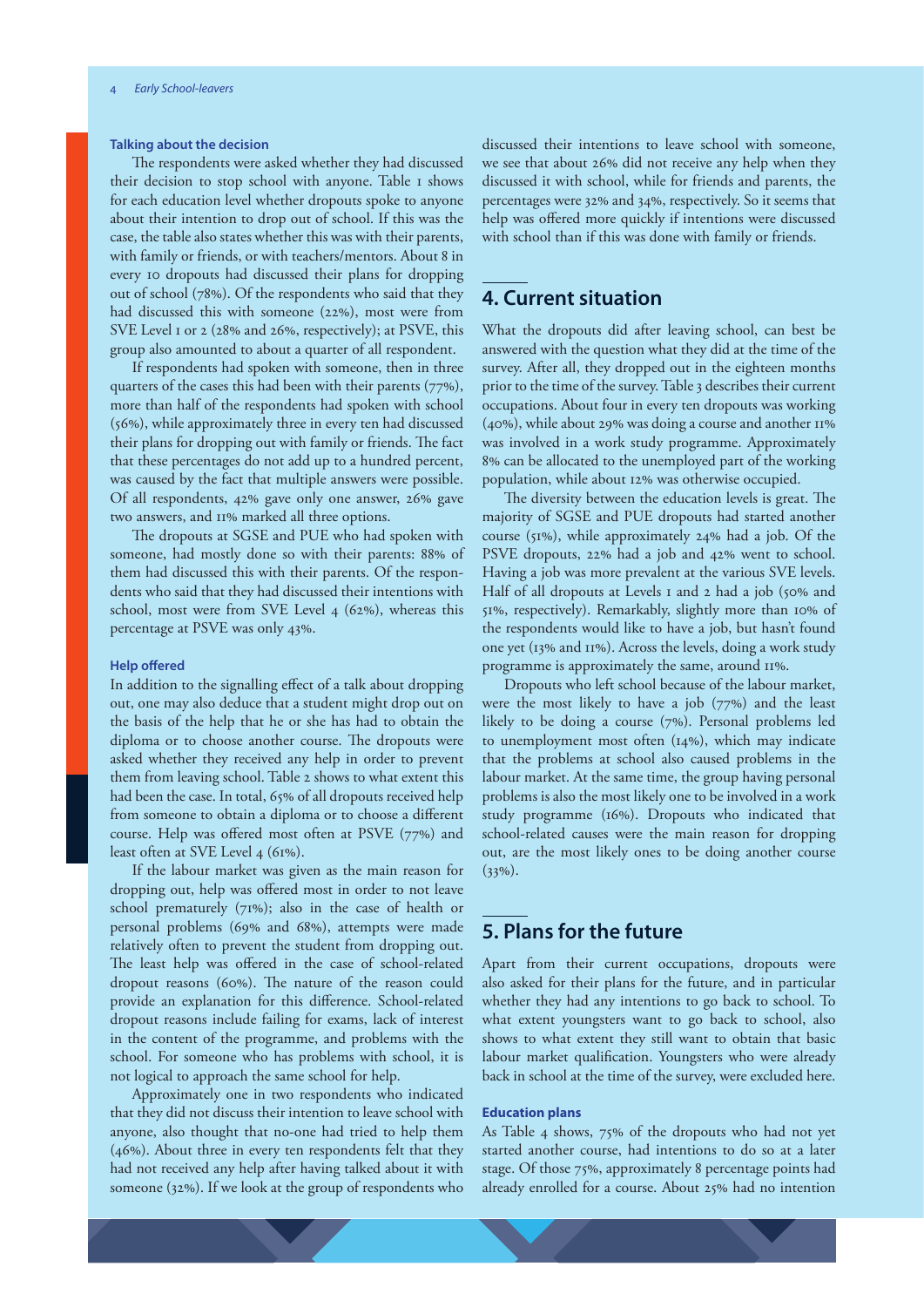#### **Table 1**

With whom did you talk about your decision to leave school? (multiple answers possible)(%)

|                  | <b>GSE</b> | <b>PSVE</b> | SVE Level 1 | SVE Level 2 | SVE Level 3 | SVE Level 4 | <b>Total</b> |
|------------------|------------|-------------|-------------|-------------|-------------|-------------|--------------|
| Somebody         | 79         | 75          | 72          | 74          | 84          | 81          | 78           |
| Nobody           | 21         | 25          | 28          | 26          | 16          | 19          | 22           |
|                  |            |             |             |             |             |             |              |
| Parents          | 88         | 82          | 65          | 72          | 78          | 80          | 77           |
| Family, friends  | 36         | 23          | 14          | 23          | 30          | 36          | 29           |
| Teachers, mentor | 55         | 43          | 56          | 53          | 58          | 62          | 56           |

### **Table 2**

Who tried to prevent your dropping out? (%)

|                                      | Someone helped prevent me from dropping out | Nobody has helped prevent me from dropping out |
|--------------------------------------|---------------------------------------------|------------------------------------------------|
| <b>Total</b>                         | 65                                          | 35                                             |
|                                      |                                             |                                                |
| Main reason for dropping out         |                                             |                                                |
| School-related causes                | 60                                          | 40                                             |
| Physical or mental health complaints | 69                                          | 31                                             |
| Personal problems                    | 68                                          | 33                                             |
| Labour market                        | 71                                          | 29                                             |
| <b>Other</b>                         | 65                                          | 36                                             |
|                                      |                                             |                                                |
| <b>Education level</b>               |                                             |                                                |
| <b>GSE</b>                           | 64                                          | 36                                             |
| <b>PSVE</b>                          | 77                                          | 23                                             |
| SVE Level 1                          | 70                                          | 30                                             |
| SVE Level 2                          | 63                                          | 37                                             |
| SVE Level 3                          | 65                                          | 35                                             |
| SVE Level 4                          | 61                                          | 39                                             |
|                                      |                                             |                                                |
| Dropout has spoken with              |                                             |                                                |
| Somebody                             | 68                                          | 32                                             |
| Nobody                               | 55                                          | 46                                             |
|                                      |                                             |                                                |
| <b>Parents</b>                       | 67                                          | 34                                             |
| Family, friends                      | 68                                          | 32                                             |
| Teachers, mentor                     | 75                                          | 26                                             |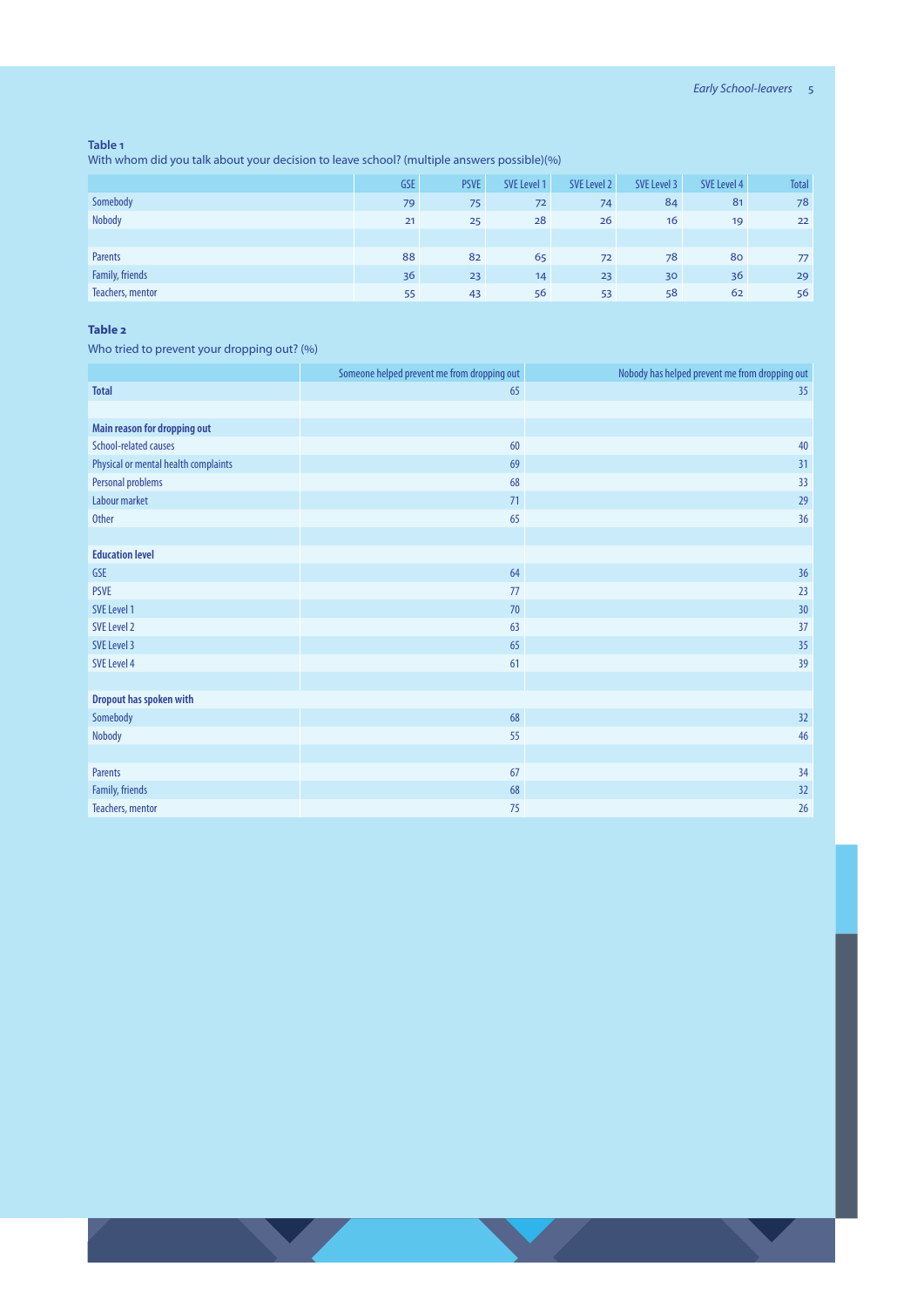#### 6 *Early School-leavers*

#### **Table 3**

Main occupation at the time of the survey (%)

|                                      | Work            | Study           | <b>Combination of working</b><br>& learning | <b>Other</b> | <b>Unemployed</b> |
|--------------------------------------|-----------------|-----------------|---------------------------------------------|--------------|-------------------|
| <b>GSE</b>                           | 24              | 51              | 11                                          | 10           | 4                 |
| <b>PSVE</b>                          | 22              | 42              | 13                                          | 16           |                   |
| SVE Level 1                          | 50              | 13              | 11                                          | 14           | 13                |
| SVE Level 2                          | 51              | 17              | 10                                          | 11           | 11                |
| SVE Level 3                          | 44              | 29              | 10                                          | 8            | $\overline{9}$    |
| SVE Level 4                          | 35              | 32              | 13                                          | 14           | 6                 |
| <b>Total</b>                         | 40              | 29              | 11                                          | 12           | 8 <sup>°</sup>    |
|                                      |                 |                 |                                             |              |                   |
| School-related causes                | 40              | 33              | 12                                          | 6            | 8                 |
| Physical or mental health complaints | 26              | 25              | 9                                           | 29           | 11                |
| Personal problems                    | 30 <sup>°</sup> | 29              | 16                                          | 11           | 14                |
| Labour market                        | 77              | 7               |                                             | 3            | 6                 |
| <b>Other</b>                         | 32              | 30 <sup>°</sup> | 10                                          | 20           | 7                 |

#### **Table 4**

Intents to do a(nother) course at a later stage? (%)

|                                             | GSE | <b>PSVE</b> | SVE Level 1 | SVE Level 2 | SVE Level 3 | <b>SVE Level 4</b> | Total    |
|---------------------------------------------|-----|-------------|-------------|-------------|-------------|--------------------|----------|
| Yes, I have already registered for a course |     |             |             |             |             |                    |          |
| Yes, but I do not know what course or when  |     |             |             | כס          |             | 69                 | $\sigma$ |
| <b>No</b>                                   |     |             | 26          |             |             |                    |          |

#### **Table 5**

What is keeping you from doing another course? (multiple answers possible)(%)

|                                                                             | <b>GSE</b>     | <b>PSVE</b>      | SVE Level 1     | SVE Level 2     | SVE Level 3    | SVE Level 4    | Total          |
|-----------------------------------------------------------------------------|----------------|------------------|-----------------|-----------------|----------------|----------------|----------------|
| I do not know what courses are available                                    | 13             | 15               | 15              | 13              | 16             | 12             | 14             |
| There are no spaces available on the course that I want to do               | 3              | 4                | 5               | 6               | $\overline{2}$ | 4              | 5              |
| The course that I want to do, is too far away                               | $\overline{3}$ |                  |                 | 4               | 5              | $\overline{3}$ | $\overline{3}$ |
| I do not meet the minimal requirements for starting the course              | 21             | 17               | 28              | 18              | 12             | 11             | 17             |
| I have to wait, because the course only starts on a limited number of dates | 17             | 4                | $\overline{9}$  | 6               | 8              | 11             | 8              |
| The costs are too high                                                      | 16             | 23               | 30              | 30 <sup>°</sup> | 29             | 29             | 28             |
| My work provides opportunities for additional learning                      | $\overline{7}$ | 5                | 10 <sup>°</sup> | 10              | 15             | 14             | 11             |
| I do not need any further education                                         | 3              | $\overline{7}$   |                 | 6               |                | 6              | 6              |
| I want to continue developing myself by doing various different courses     | 14             | $6 \overline{6}$ | 12              | 14              | 14             | 19             | 14             |
| I want to, but it is not possible because of personel circumstances         | 20             | 14               | 16              | 19              | 18             | 22             | 19             |
| No, I don't feel like going to school again                                 | 13             | 17               | 10 <sup>°</sup> | 24              | 21             | 23             | 21             |
| <b>Other</b>                                                                | 34             | 34               | 18              | 22              | 22             | 28             | 25             |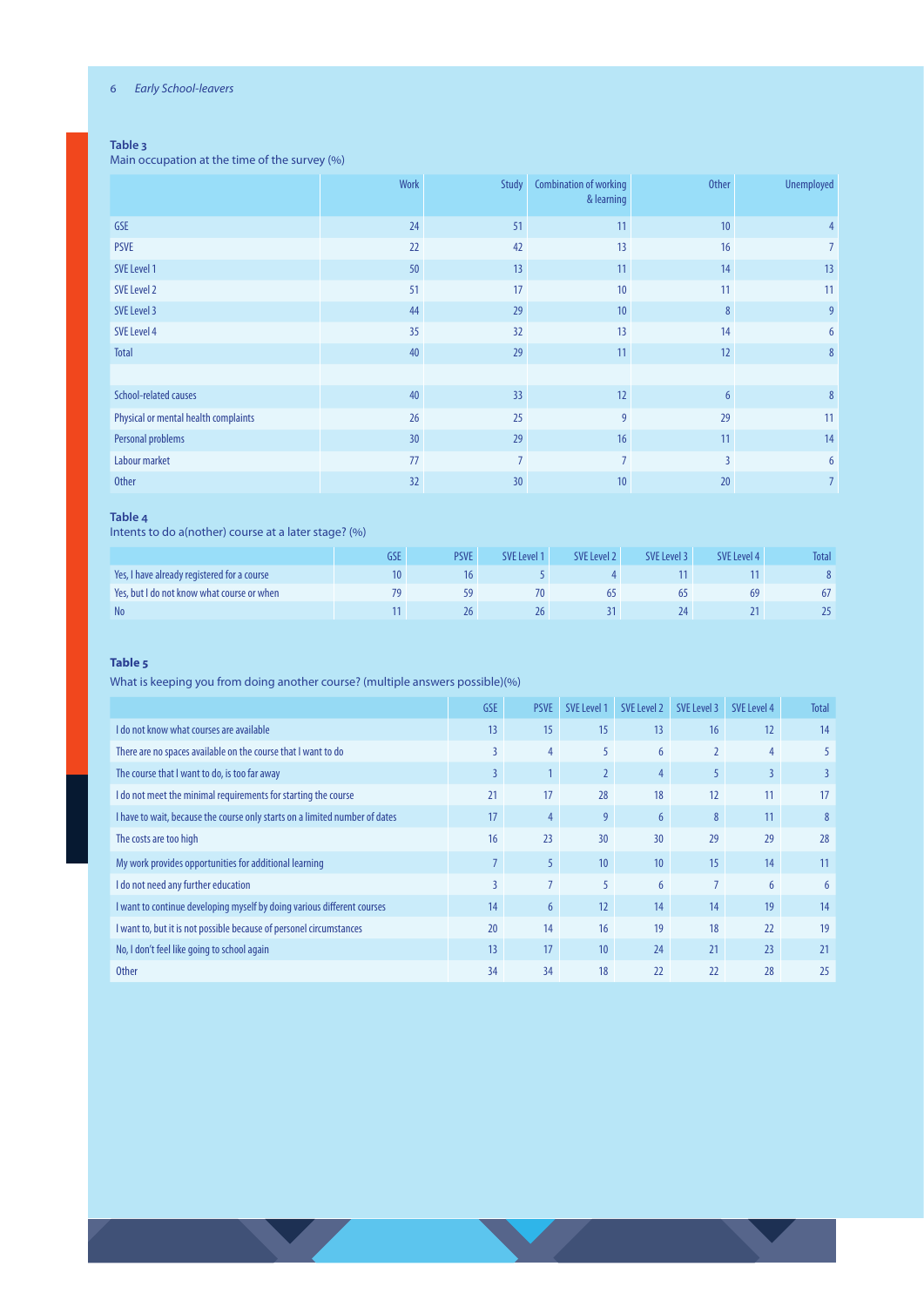to to another course in the future. The percentages differ across the education levels. A large majority of dropouts from SGSE and PUE wanted to go back to school. 88% of them wanted to do another course, and 10 percentage point had already enrolled. Of the PSVE dropouts, 75% wanted to do another course, 16 percentage points of whom had already enrolled. At SVE Level 1, 75% had intentions to go to school again; at SVE Level 2, this was 69%, at SVE Level, 3 it was 76%, and at SVE Level 4, it was approximately 8 in every 10 dropouts.

#### **Inhibiting factors**

The respondents who had not yet registered for a course, were also asked what kept them from going back to school (see Table 5). The most frequently given reason were the high costs involved in doing a course (28%); this option was the least likely one to be mentioned by SGSE and PUE dropouts (16%) and PSVE dropouts (23%), all other levels score around 28% percent. The second most frequently mentioned reason is that they did not fancy going back to school (21%). This reason is prevalent in particular among dropouts from SVE Levels 2, 3 and 4, and less so among SVE Level 1, PVSE and GSE dropouts. The third most frequently mentioned reason is personal circumstances (19%), which is most prevalent among SVE Level 4 dropouts. Strikingly, of all reasons, the GSE dropouts (SGSE/PUE) selected the reason Other more often (35%) than the other education levels did (a little more than 20%), and selected the other inhibiting factors substantially less often than the other education levels. Apparently, there is another - unspecified - reason for former SGSE and PUE students to decide not to back to school.

#### **Promoting factors**

In addition to the inhibiting factors for starting another course, respondents were also asked for promoting factors that might eliminate the obstacles (Table 6). The answers given by dropouts who had not yet enrolled for a new course, show that finances in particular play a role in the decision not to start another course. Of all respondents, 37% indicated that financial support from the municipality could be an incentive. Receiving a grant was mentioned by 34% of the respondents; it is remarkable that it is the dropouts from GSE who relatively often state that a grant could be an incentive (48%).

Apart from funding, time is an inhibiting factor too. Approximately 31% of the respondents stated that they would go back to school if they could do a course alongside their current job.

### **6. Regrets**

At the end of the survey, the dropouts were asked whether they regretted their decision to stop their course prematu-

rely. Table 7 shows these percentages, been broken down by education level, while Table 8 does the same by main reason for dropping out.

#### **Regret by education level**

Half of all dropouts (50%) said that they did not regret their choice to drop out of school. This percentage was around 55% for dropouts from GSE, PVSE, and SVE Levels 3 and 4. It is the lowest for SVE Level 1 (37%). Those who have most regrets having been forced to leave school, can be found among dropouts from SVE Levels 1 and 2 (both 37%). The lowest percentage can be found among PSVE dropouts (30%) and SVE Level 4 (31%). The highest number of dropouts who have regrets, can be found at SVE Level 1 if they were forced to leave school (26%). The fewest regrets after a forced exit had dropouts from SGSE and PUE (12%).

#### **Regret by reason for dropping out**

Dropouts who left school because of school-related or labour market-related reasons, had the fewest regrets of their early retirement from school (56% and 59%). Most of those who did have regrets were the ones who left school because of personal problems (72%), of whom 55 percentage points had no other choice. The largest group of dropouts with regrets about having left school, but who couldn't do anything else at the time, left school because of health problems (57%). The fewest dropouts who had stated that they had no other choice at the time, had given the labour market as their reason (23%).

## **7. Conclusions**

This fact sheet present figures about youngsters under the age of 23, who dropped out of secondary school and secondary vocational education, and who did not obtain a basic labour market qualification. The main findings include:

- Almost half of the reasons given for dropping out, is school-related (47%). Reasons mentioned relatively often include health complaints (18%) and lures of the labour market (14%). At the bottom of the list, is the category of personal problems (9%). Schoolrelated problems are mentioned most often as reasons for prematurely terminating a course at SVE Levels  $3$  and  $4$  (both  $51\%$ ). This reason was given least often by dropouts from PSVE (36%).
- About 8 in every 10 dropouts had discussed their plans for dropping out of school (78%). If respondents had spoken with someone, then in three quarters of the cases this had been with their parents (77%), more than half of the respondents had spoken with school (56%), while approximately three in every ten had discussed their plans for dropping out with family or friends. In total, 65% of all dropouts received help from someone to obtain a diploma or to choose a different course.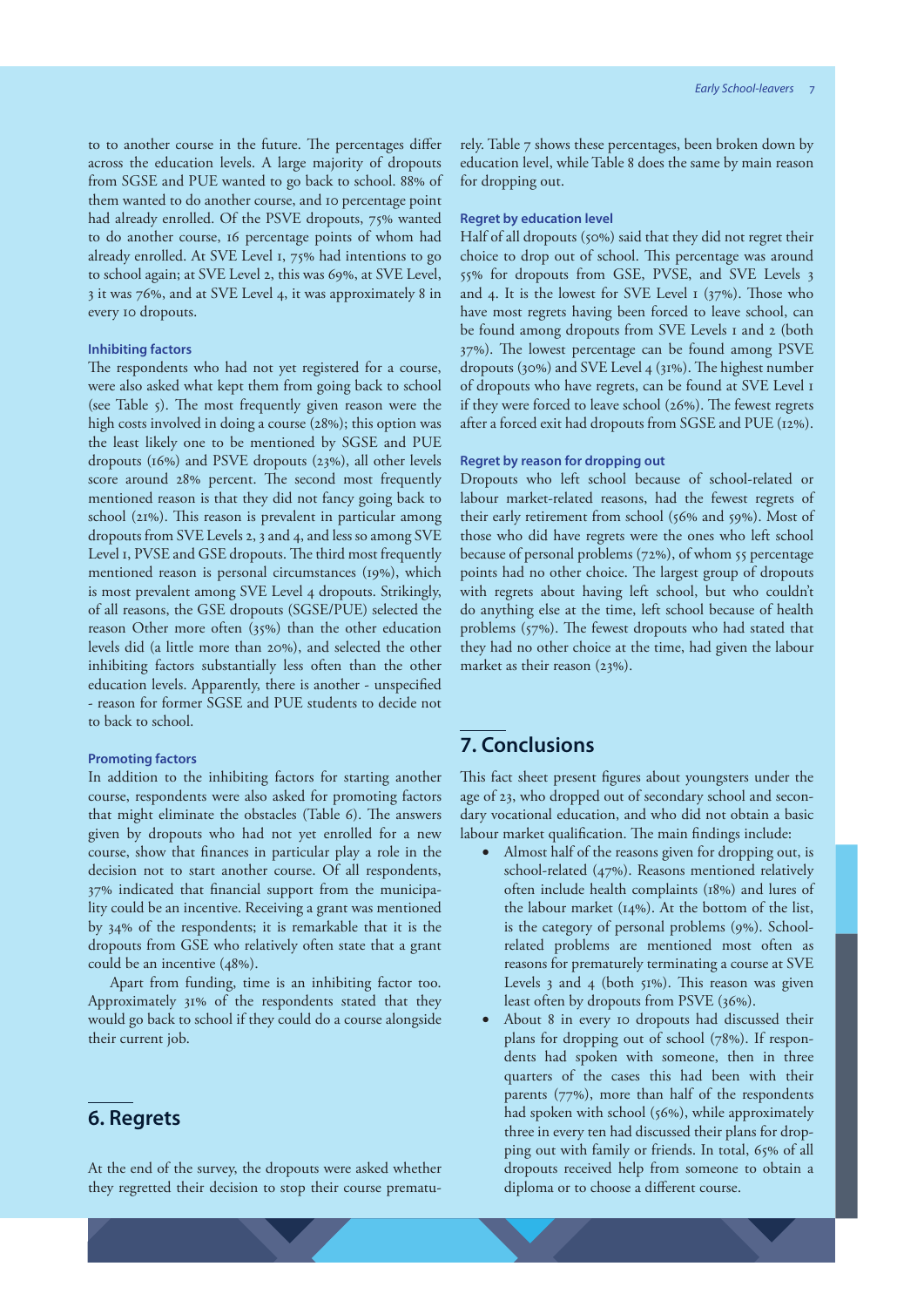#### 8 *Early School-leavers*

#### **Table 6**

What would encourage you to start another course? (multiple answers possible)(%)

|                                                                  | <b>GSE</b>      | <b>PSVE</b> | SVE Level 1 | SVE Level 2     | SVE Level 3 | SVE Level 4 | <b>Total</b> |
|------------------------------------------------------------------|-----------------|-------------|-------------|-----------------|-------------|-------------|--------------|
| getting a grant                                                  | 48              | 31          | 31          | 31              |             | 39          | 34           |
| financial support from the local authorities                     | 38              | 29          | 36          | 37              | 34          | 40          | 37           |
| if I could do a course alongside my current job                  | 30 <sup>°</sup> | 20          | 33          | 30 <sup>°</sup> | 32          | 33          | 31           |
| if I could start soon                                            | 18              | 10          | 19          | 15              | 16          | 14          | 15           |
| help choosing the right course, so that I know what I want to do | 35              | 21          | 17          | 24              | 27          | 27          | 25           |
| other                                                            | 24              | 32          | 19          | 28              | 26          | 25          | 26           |

**Table 7**

Regrets (%)

|                                      | <b>GSE</b>      | <b>PSVE</b>     | SVE Level 1 | SVE Level 2 | SVE Level 3 | SVE Level 4 | <b>Total</b> |
|--------------------------------------|-----------------|-----------------|-------------|-------------|-------------|-------------|--------------|
| <b>No</b>                            | 55              | 56              |             | 44          |             | 56          | 50           |
| Yes, but I had no choice at the time |                 | 14              | 26          | 19          | 14          |             | 16           |
| Yes, I would not do that again today | 33 <sup>2</sup> | 30 <sup>°</sup> | 37          | 37          |             |             | 34           |
|                                      | 100             | 100             | 100         | 100         | 100         | 100         | 100          |

#### **Table 8**

Regrets, by main reason for dropping out (%)

|                                      | School-<br>related causes | health complaints | Physical or mental Personal problems | Labour market | <b>Other</b> | <b>Total</b> |
|--------------------------------------|---------------------------|-------------------|--------------------------------------|---------------|--------------|--------------|
| <b>No</b>                            |                           |                   | 28                                   |               | 49           | 50           |
| Yes, I would not do that again today |                           |                   |                                      |               |              | 16           |
| Yes, but I had no choice at the time |                           |                   |                                      |               |              | 34           |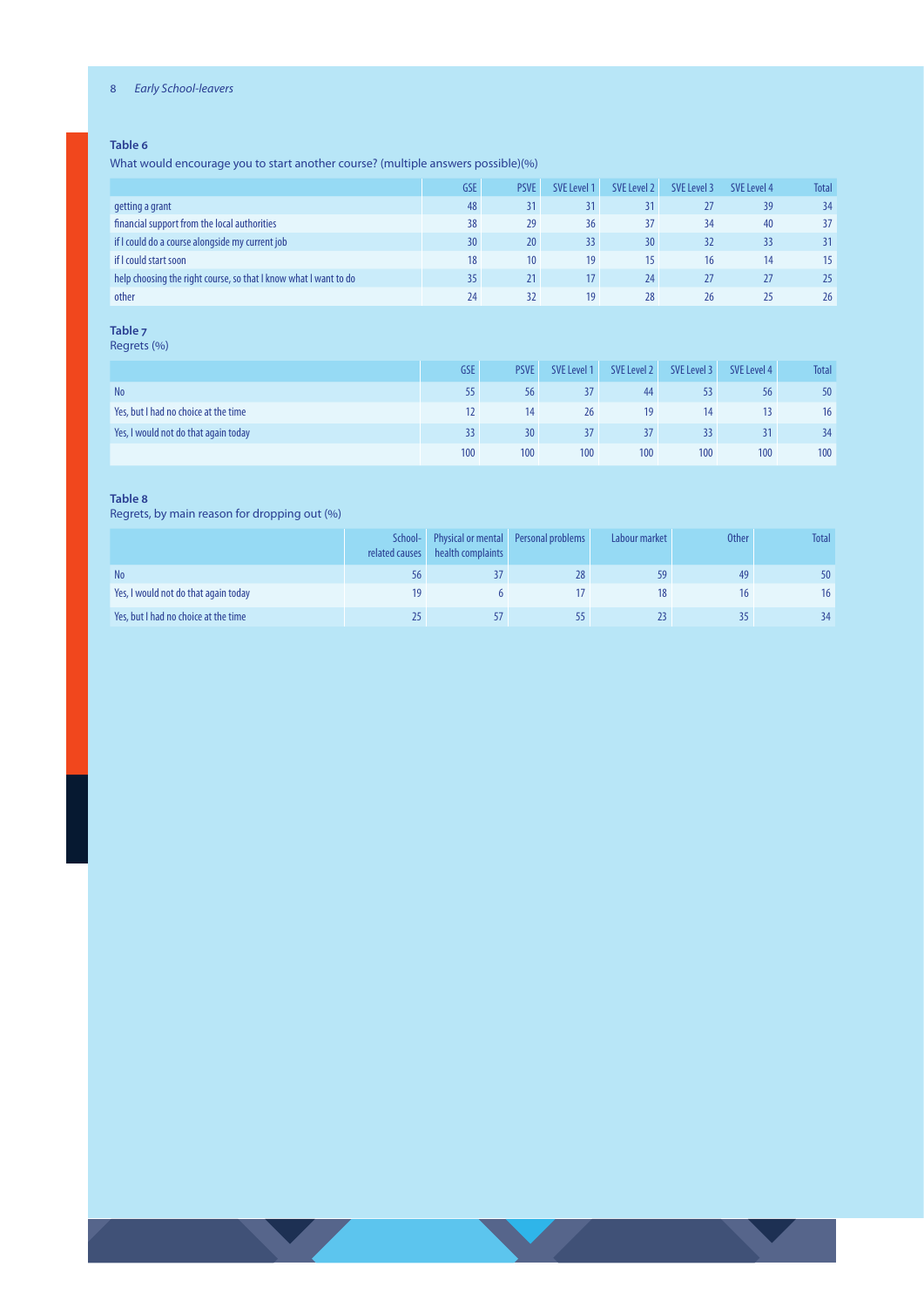- About four in every ten dropouts was working (40%), while about 29% was doing a course and another 11% was involved in a work study programme. Approximately 8% can be allocated to the unem ployed part of the working population, while about 12% was otherwise occupied.
- Of the dropouts who had not yet started another course, 75% had intentions to do so at a later stage. Of those 75%, approximately 8 percentage points had already enrolled for a course. About 25% had no intention to to another course in the future. The most frequently mentioned inhibiting factor for going back to school, was the high cost of doing a course (28%).
- The answers given by dropouts who had not yet enrolled for a new course, show that finances in particular play a role in the decision not to start another course. Of all respondents, 37% indicated that financial support from the municipality could be an incentive. Approximately 31% of the respon dents stated that they would go back to school if they could do a course alongside their current job.
- Half of all dropouts (50%) said that they did not regret their choice to drop out of school. This percentage was around 55% for dropouts from GSE, PVSE, and SVE Levels 3 and 4. It is the lowest for SVE Level 1 (37%).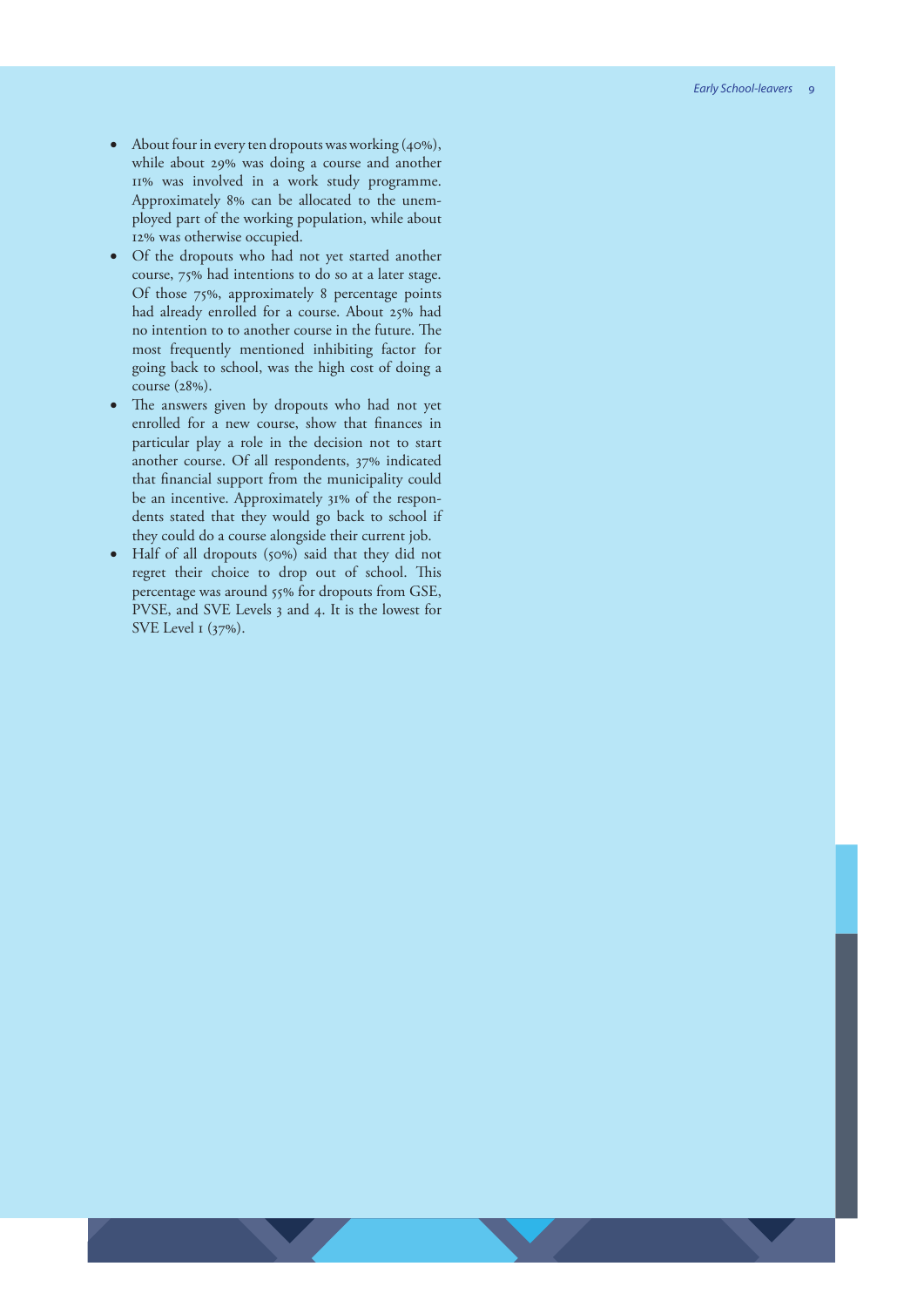## **Appendices**

#### **Table B1**

Respondents' background characteristics

| 12<br>$\bf 8$<br>33<br>13<br>100<br><b>Total</b><br>$\overline{7}$<br>28<br><b>Sector</b><br>Agriculture<br>$\overline{2}$<br>$\overline{3}$<br>$\overline{\mathbf{3}}$<br>$\overline{4}$<br>$6\,$<br>$\mathbf{1}$<br>$\bf 8$<br>17<br>22<br>23<br>Technology<br>14<br>38<br><b>Economics</b><br>35<br>$\bf 8$<br>67<br>39<br>45<br>41<br><b>Health care</b><br>5<br>$\overline{7}$<br>18<br>18<br>18<br>14<br>14<br>15<br>Behaviour & society<br>$\boldsymbol{6}$<br>100<br>$78\,$<br>12<br>19<br>Sector not specified<br>Programme<br><b>Theoretical programme</b><br>62<br>$\boldsymbol{6}$<br>Mixed<br>Middle management<br>$6\,$<br><b>Basic PVE</b><br>26<br>19,6<br>18,3<br>20<br>20,37<br>20,32<br>20,36<br>20,1<br>Average age (years)<br>Male<br>62<br>65<br>$70$<br>66<br>58<br>56<br>62<br>Female<br>38<br>38<br>35<br>30<br>34<br>42<br>44<br><b>Ethnicity</b><br>9<br>$\boldsymbol{6}$<br>$10$<br>$\overline{9}$<br>$\overline{9}$<br>15<br>12<br>Western immigrant<br>20<br>29<br>30<br>Non-Western immigrant<br>43<br>44<br>31<br>21<br>69<br>72<br>42<br>44<br>63<br>63<br>62<br>Indigenous<br><b>Family situation</b><br><b>Two-parent family</b><br>63<br>57<br>58<br>60<br>56<br>64<br>55<br>Single-parent family<br>30<br>31<br>28<br>35<br>26<br>32<br>31<br>Independent<br>$\overline{9}$<br>$\overline{7}$<br>$\bf 8$<br>16<br>$\bf 8$<br>10<br>11<br>$\overline{2}$<br>$\overline{2}$<br><b>Other</b><br>$\mathbf{1}$<br>$\overline{2}$<br>$\mathbf{1}$<br>Language spoken at home<br>(Almost) always Dutch<br>75<br>69<br>65<br>50<br>56<br>62<br>72<br>Dutch and another language<br>12<br>24<br>22<br>20<br>14<br>17<br>18<br>$\boldsymbol{8}$<br>$\overline{7}$<br>5<br>(Almost) always another language<br>4<br>12<br>$\boldsymbol{6}$<br>$\boldsymbol{6}$<br>9<br>14<br>14<br>11<br>10<br>9<br>11<br>N.v.t.<br><b>Parents' education level</b><br>$9\,$<br><b>Primary education</b><br>$\overline{2}$<br>14<br>$\overline{4}$<br>$\overline{2}$<br>$\overline{2}$<br>$\overline{4}$<br>8<br>10 <sub>1</sub><br>Lower professional education<br>14<br>$16\,$<br>$17\phantom{.0}$<br>13<br>13<br><b>Secondary education</b><br>5<br>$\overline{9}$<br>$\overline{7}$<br>$\bf 8$<br>$\bf 8$<br>$\overline{7}$<br>$\boldsymbol{8}$<br>Secondary vocational education<br>16<br>35 <sub>2</sub><br>15<br>$30\,$<br>42<br>31<br>31 |                         | GSE | <b>PSVE</b> | SVE Level 1 | <b>SVE Level 2</b> | SVE Level 3 | SVE Level 4 | <b>Total</b> |
|------------------------------------------------------------------------------------------------------------------------------------------------------------------------------------------------------------------------------------------------------------------------------------------------------------------------------------------------------------------------------------------------------------------------------------------------------------------------------------------------------------------------------------------------------------------------------------------------------------------------------------------------------------------------------------------------------------------------------------------------------------------------------------------------------------------------------------------------------------------------------------------------------------------------------------------------------------------------------------------------------------------------------------------------------------------------------------------------------------------------------------------------------------------------------------------------------------------------------------------------------------------------------------------------------------------------------------------------------------------------------------------------------------------------------------------------------------------------------------------------------------------------------------------------------------------------------------------------------------------------------------------------------------------------------------------------------------------------------------------------------------------------------------------------------------------------------------------------------------------------------------------------------------------------------------------------------------------------------------------------------------------------------------------------------------------------------------------------------------------------------------------------------------------------------------------------------------------------------------------------------------------------------------------------------------------------------------------------------------|-------------------------|-----|-------------|-------------|--------------------|-------------|-------------|--------------|
|                                                                                                                                                                                                                                                                                                                                                                                                                                                                                                                                                                                                                                                                                                                                                                                                                                                                                                                                                                                                                                                                                                                                                                                                                                                                                                                                                                                                                                                                                                                                                                                                                                                                                                                                                                                                                                                                                                                                                                                                                                                                                                                                                                                                                                                                                                                                                            |                         |     |             |             |                    |             |             |              |
|                                                                                                                                                                                                                                                                                                                                                                                                                                                                                                                                                                                                                                                                                                                                                                                                                                                                                                                                                                                                                                                                                                                                                                                                                                                                                                                                                                                                                                                                                                                                                                                                                                                                                                                                                                                                                                                                                                                                                                                                                                                                                                                                                                                                                                                                                                                                                            |                         |     |             |             |                    |             |             |              |
|                                                                                                                                                                                                                                                                                                                                                                                                                                                                                                                                                                                                                                                                                                                                                                                                                                                                                                                                                                                                                                                                                                                                                                                                                                                                                                                                                                                                                                                                                                                                                                                                                                                                                                                                                                                                                                                                                                                                                                                                                                                                                                                                                                                                                                                                                                                                                            |                         |     |             |             |                    |             |             |              |
|                                                                                                                                                                                                                                                                                                                                                                                                                                                                                                                                                                                                                                                                                                                                                                                                                                                                                                                                                                                                                                                                                                                                                                                                                                                                                                                                                                                                                                                                                                                                                                                                                                                                                                                                                                                                                                                                                                                                                                                                                                                                                                                                                                                                                                                                                                                                                            |                         |     |             |             |                    |             |             |              |
|                                                                                                                                                                                                                                                                                                                                                                                                                                                                                                                                                                                                                                                                                                                                                                                                                                                                                                                                                                                                                                                                                                                                                                                                                                                                                                                                                                                                                                                                                                                                                                                                                                                                                                                                                                                                                                                                                                                                                                                                                                                                                                                                                                                                                                                                                                                                                            |                         |     |             |             |                    |             |             |              |
|                                                                                                                                                                                                                                                                                                                                                                                                                                                                                                                                                                                                                                                                                                                                                                                                                                                                                                                                                                                                                                                                                                                                                                                                                                                                                                                                                                                                                                                                                                                                                                                                                                                                                                                                                                                                                                                                                                                                                                                                                                                                                                                                                                                                                                                                                                                                                            |                         |     |             |             |                    |             |             |              |
|                                                                                                                                                                                                                                                                                                                                                                                                                                                                                                                                                                                                                                                                                                                                                                                                                                                                                                                                                                                                                                                                                                                                                                                                                                                                                                                                                                                                                                                                                                                                                                                                                                                                                                                                                                                                                                                                                                                                                                                                                                                                                                                                                                                                                                                                                                                                                            |                         |     |             |             |                    |             |             |              |
|                                                                                                                                                                                                                                                                                                                                                                                                                                                                                                                                                                                                                                                                                                                                                                                                                                                                                                                                                                                                                                                                                                                                                                                                                                                                                                                                                                                                                                                                                                                                                                                                                                                                                                                                                                                                                                                                                                                                                                                                                                                                                                                                                                                                                                                                                                                                                            |                         |     |             |             |                    |             |             |              |
|                                                                                                                                                                                                                                                                                                                                                                                                                                                                                                                                                                                                                                                                                                                                                                                                                                                                                                                                                                                                                                                                                                                                                                                                                                                                                                                                                                                                                                                                                                                                                                                                                                                                                                                                                                                                                                                                                                                                                                                                                                                                                                                                                                                                                                                                                                                                                            |                         |     |             |             |                    |             |             |              |
|                                                                                                                                                                                                                                                                                                                                                                                                                                                                                                                                                                                                                                                                                                                                                                                                                                                                                                                                                                                                                                                                                                                                                                                                                                                                                                                                                                                                                                                                                                                                                                                                                                                                                                                                                                                                                                                                                                                                                                                                                                                                                                                                                                                                                                                                                                                                                            |                         |     |             |             |                    |             |             |              |
|                                                                                                                                                                                                                                                                                                                                                                                                                                                                                                                                                                                                                                                                                                                                                                                                                                                                                                                                                                                                                                                                                                                                                                                                                                                                                                                                                                                                                                                                                                                                                                                                                                                                                                                                                                                                                                                                                                                                                                                                                                                                                                                                                                                                                                                                                                                                                            |                         |     |             |             |                    |             |             |              |
|                                                                                                                                                                                                                                                                                                                                                                                                                                                                                                                                                                                                                                                                                                                                                                                                                                                                                                                                                                                                                                                                                                                                                                                                                                                                                                                                                                                                                                                                                                                                                                                                                                                                                                                                                                                                                                                                                                                                                                                                                                                                                                                                                                                                                                                                                                                                                            |                         |     |             |             |                    |             |             |              |
|                                                                                                                                                                                                                                                                                                                                                                                                                                                                                                                                                                                                                                                                                                                                                                                                                                                                                                                                                                                                                                                                                                                                                                                                                                                                                                                                                                                                                                                                                                                                                                                                                                                                                                                                                                                                                                                                                                                                                                                                                                                                                                                                                                                                                                                                                                                                                            |                         |     |             |             |                    |             |             |              |
|                                                                                                                                                                                                                                                                                                                                                                                                                                                                                                                                                                                                                                                                                                                                                                                                                                                                                                                                                                                                                                                                                                                                                                                                                                                                                                                                                                                                                                                                                                                                                                                                                                                                                                                                                                                                                                                                                                                                                                                                                                                                                                                                                                                                                                                                                                                                                            |                         |     |             |             |                    |             |             |              |
|                                                                                                                                                                                                                                                                                                                                                                                                                                                                                                                                                                                                                                                                                                                                                                                                                                                                                                                                                                                                                                                                                                                                                                                                                                                                                                                                                                                                                                                                                                                                                                                                                                                                                                                                                                                                                                                                                                                                                                                                                                                                                                                                                                                                                                                                                                                                                            |                         |     |             |             |                    |             |             |              |
|                                                                                                                                                                                                                                                                                                                                                                                                                                                                                                                                                                                                                                                                                                                                                                                                                                                                                                                                                                                                                                                                                                                                                                                                                                                                                                                                                                                                                                                                                                                                                                                                                                                                                                                                                                                                                                                                                                                                                                                                                                                                                                                                                                                                                                                                                                                                                            |                         |     |             |             |                    |             |             |              |
|                                                                                                                                                                                                                                                                                                                                                                                                                                                                                                                                                                                                                                                                                                                                                                                                                                                                                                                                                                                                                                                                                                                                                                                                                                                                                                                                                                                                                                                                                                                                                                                                                                                                                                                                                                                                                                                                                                                                                                                                                                                                                                                                                                                                                                                                                                                                                            |                         |     |             |             |                    |             |             |              |
|                                                                                                                                                                                                                                                                                                                                                                                                                                                                                                                                                                                                                                                                                                                                                                                                                                                                                                                                                                                                                                                                                                                                                                                                                                                                                                                                                                                                                                                                                                                                                                                                                                                                                                                                                                                                                                                                                                                                                                                                                                                                                                                                                                                                                                                                                                                                                            |                         |     |             |             |                    |             |             |              |
|                                                                                                                                                                                                                                                                                                                                                                                                                                                                                                                                                                                                                                                                                                                                                                                                                                                                                                                                                                                                                                                                                                                                                                                                                                                                                                                                                                                                                                                                                                                                                                                                                                                                                                                                                                                                                                                                                                                                                                                                                                                                                                                                                                                                                                                                                                                                                            |                         |     |             |             |                    |             |             |              |
|                                                                                                                                                                                                                                                                                                                                                                                                                                                                                                                                                                                                                                                                                                                                                                                                                                                                                                                                                                                                                                                                                                                                                                                                                                                                                                                                                                                                                                                                                                                                                                                                                                                                                                                                                                                                                                                                                                                                                                                                                                                                                                                                                                                                                                                                                                                                                            |                         |     |             |             |                    |             |             |              |
|                                                                                                                                                                                                                                                                                                                                                                                                                                                                                                                                                                                                                                                                                                                                                                                                                                                                                                                                                                                                                                                                                                                                                                                                                                                                                                                                                                                                                                                                                                                                                                                                                                                                                                                                                                                                                                                                                                                                                                                                                                                                                                                                                                                                                                                                                                                                                            |                         |     |             |             |                    |             |             |              |
|                                                                                                                                                                                                                                                                                                                                                                                                                                                                                                                                                                                                                                                                                                                                                                                                                                                                                                                                                                                                                                                                                                                                                                                                                                                                                                                                                                                                                                                                                                                                                                                                                                                                                                                                                                                                                                                                                                                                                                                                                                                                                                                                                                                                                                                                                                                                                            |                         |     |             |             |                    |             |             |              |
|                                                                                                                                                                                                                                                                                                                                                                                                                                                                                                                                                                                                                                                                                                                                                                                                                                                                                                                                                                                                                                                                                                                                                                                                                                                                                                                                                                                                                                                                                                                                                                                                                                                                                                                                                                                                                                                                                                                                                                                                                                                                                                                                                                                                                                                                                                                                                            |                         |     |             |             |                    |             |             |              |
|                                                                                                                                                                                                                                                                                                                                                                                                                                                                                                                                                                                                                                                                                                                                                                                                                                                                                                                                                                                                                                                                                                                                                                                                                                                                                                                                                                                                                                                                                                                                                                                                                                                                                                                                                                                                                                                                                                                                                                                                                                                                                                                                                                                                                                                                                                                                                            |                         |     |             |             |                    |             |             |              |
|                                                                                                                                                                                                                                                                                                                                                                                                                                                                                                                                                                                                                                                                                                                                                                                                                                                                                                                                                                                                                                                                                                                                                                                                                                                                                                                                                                                                                                                                                                                                                                                                                                                                                                                                                                                                                                                                                                                                                                                                                                                                                                                                                                                                                                                                                                                                                            |                         |     |             |             |                    |             |             |              |
|                                                                                                                                                                                                                                                                                                                                                                                                                                                                                                                                                                                                                                                                                                                                                                                                                                                                                                                                                                                                                                                                                                                                                                                                                                                                                                                                                                                                                                                                                                                                                                                                                                                                                                                                                                                                                                                                                                                                                                                                                                                                                                                                                                                                                                                                                                                                                            |                         |     |             |             |                    |             |             |              |
|                                                                                                                                                                                                                                                                                                                                                                                                                                                                                                                                                                                                                                                                                                                                                                                                                                                                                                                                                                                                                                                                                                                                                                                                                                                                                                                                                                                                                                                                                                                                                                                                                                                                                                                                                                                                                                                                                                                                                                                                                                                                                                                                                                                                                                                                                                                                                            |                         |     |             |             |                    |             |             |              |
|                                                                                                                                                                                                                                                                                                                                                                                                                                                                                                                                                                                                                                                                                                                                                                                                                                                                                                                                                                                                                                                                                                                                                                                                                                                                                                                                                                                                                                                                                                                                                                                                                                                                                                                                                                                                                                                                                                                                                                                                                                                                                                                                                                                                                                                                                                                                                            |                         |     |             |             |                    |             |             |              |
|                                                                                                                                                                                                                                                                                                                                                                                                                                                                                                                                                                                                                                                                                                                                                                                                                                                                                                                                                                                                                                                                                                                                                                                                                                                                                                                                                                                                                                                                                                                                                                                                                                                                                                                                                                                                                                                                                                                                                                                                                                                                                                                                                                                                                                                                                                                                                            |                         |     |             |             |                    |             |             |              |
|                                                                                                                                                                                                                                                                                                                                                                                                                                                                                                                                                                                                                                                                                                                                                                                                                                                                                                                                                                                                                                                                                                                                                                                                                                                                                                                                                                                                                                                                                                                                                                                                                                                                                                                                                                                                                                                                                                                                                                                                                                                                                                                                                                                                                                                                                                                                                            |                         |     |             |             |                    |             |             |              |
|                                                                                                                                                                                                                                                                                                                                                                                                                                                                                                                                                                                                                                                                                                                                                                                                                                                                                                                                                                                                                                                                                                                                                                                                                                                                                                                                                                                                                                                                                                                                                                                                                                                                                                                                                                                                                                                                                                                                                                                                                                                                                                                                                                                                                                                                                                                                                            |                         |     |             |             |                    |             |             |              |
|                                                                                                                                                                                                                                                                                                                                                                                                                                                                                                                                                                                                                                                                                                                                                                                                                                                                                                                                                                                                                                                                                                                                                                                                                                                                                                                                                                                                                                                                                                                                                                                                                                                                                                                                                                                                                                                                                                                                                                                                                                                                                                                                                                                                                                                                                                                                                            |                         |     |             |             |                    |             |             |              |
|                                                                                                                                                                                                                                                                                                                                                                                                                                                                                                                                                                                                                                                                                                                                                                                                                                                                                                                                                                                                                                                                                                                                                                                                                                                                                                                                                                                                                                                                                                                                                                                                                                                                                                                                                                                                                                                                                                                                                                                                                                                                                                                                                                                                                                                                                                                                                            |                         |     |             |             |                    |             |             |              |
|                                                                                                                                                                                                                                                                                                                                                                                                                                                                                                                                                                                                                                                                                                                                                                                                                                                                                                                                                                                                                                                                                                                                                                                                                                                                                                                                                                                                                                                                                                                                                                                                                                                                                                                                                                                                                                                                                                                                                                                                                                                                                                                                                                                                                                                                                                                                                            |                         |     |             |             |                    |             |             |              |
|                                                                                                                                                                                                                                                                                                                                                                                                                                                                                                                                                                                                                                                                                                                                                                                                                                                                                                                                                                                                                                                                                                                                                                                                                                                                                                                                                                                                                                                                                                                                                                                                                                                                                                                                                                                                                                                                                                                                                                                                                                                                                                                                                                                                                                                                                                                                                            |                         |     |             |             |                    |             |             |              |
|                                                                                                                                                                                                                                                                                                                                                                                                                                                                                                                                                                                                                                                                                                                                                                                                                                                                                                                                                                                                                                                                                                                                                                                                                                                                                                                                                                                                                                                                                                                                                                                                                                                                                                                                                                                                                                                                                                                                                                                                                                                                                                                                                                                                                                                                                                                                                            |                         |     |             |             |                    |             |             |              |
|                                                                                                                                                                                                                                                                                                                                                                                                                                                                                                                                                                                                                                                                                                                                                                                                                                                                                                                                                                                                                                                                                                                                                                                                                                                                                                                                                                                                                                                                                                                                                                                                                                                                                                                                                                                                                                                                                                                                                                                                                                                                                                                                                                                                                                                                                                                                                            |                         |     |             |             |                    |             |             |              |
|                                                                                                                                                                                                                                                                                                                                                                                                                                                                                                                                                                                                                                                                                                                                                                                                                                                                                                                                                                                                                                                                                                                                                                                                                                                                                                                                                                                                                                                                                                                                                                                                                                                                                                                                                                                                                                                                                                                                                                                                                                                                                                                                                                                                                                                                                                                                                            |                         |     |             |             |                    |             |             |              |
|                                                                                                                                                                                                                                                                                                                                                                                                                                                                                                                                                                                                                                                                                                                                                                                                                                                                                                                                                                                                                                                                                                                                                                                                                                                                                                                                                                                                                                                                                                                                                                                                                                                                                                                                                                                                                                                                                                                                                                                                                                                                                                                                                                                                                                                                                                                                                            |                         |     |             |             |                    |             |             |              |
|                                                                                                                                                                                                                                                                                                                                                                                                                                                                                                                                                                                                                                                                                                                                                                                                                                                                                                                                                                                                                                                                                                                                                                                                                                                                                                                                                                                                                                                                                                                                                                                                                                                                                                                                                                                                                                                                                                                                                                                                                                                                                                                                                                                                                                                                                                                                                            |                         |     |             |             |                    |             |             |              |
|                                                                                                                                                                                                                                                                                                                                                                                                                                                                                                                                                                                                                                                                                                                                                                                                                                                                                                                                                                                                                                                                                                                                                                                                                                                                                                                                                                                                                                                                                                                                                                                                                                                                                                                                                                                                                                                                                                                                                                                                                                                                                                                                                                                                                                                                                                                                                            |                         |     |             |             |                    |             |             |              |
|                                                                                                                                                                                                                                                                                                                                                                                                                                                                                                                                                                                                                                                                                                                                                                                                                                                                                                                                                                                                                                                                                                                                                                                                                                                                                                                                                                                                                                                                                                                                                                                                                                                                                                                                                                                                                                                                                                                                                                                                                                                                                                                                                                                                                                                                                                                                                            |                         |     |             |             |                    |             |             |              |
|                                                                                                                                                                                                                                                                                                                                                                                                                                                                                                                                                                                                                                                                                                                                                                                                                                                                                                                                                                                                                                                                                                                                                                                                                                                                                                                                                                                                                                                                                                                                                                                                                                                                                                                                                                                                                                                                                                                                                                                                                                                                                                                                                                                                                                                                                                                                                            |                         |     |             |             |                    |             |             |              |
|                                                                                                                                                                                                                                                                                                                                                                                                                                                                                                                                                                                                                                                                                                                                                                                                                                                                                                                                                                                                                                                                                                                                                                                                                                                                                                                                                                                                                                                                                                                                                                                                                                                                                                                                                                                                                                                                                                                                                                                                                                                                                                                                                                                                                                                                                                                                                            | <b>Higher education</b> | 69  | 53          | 34          | 29                 | 42          | 50          | $45\,$       |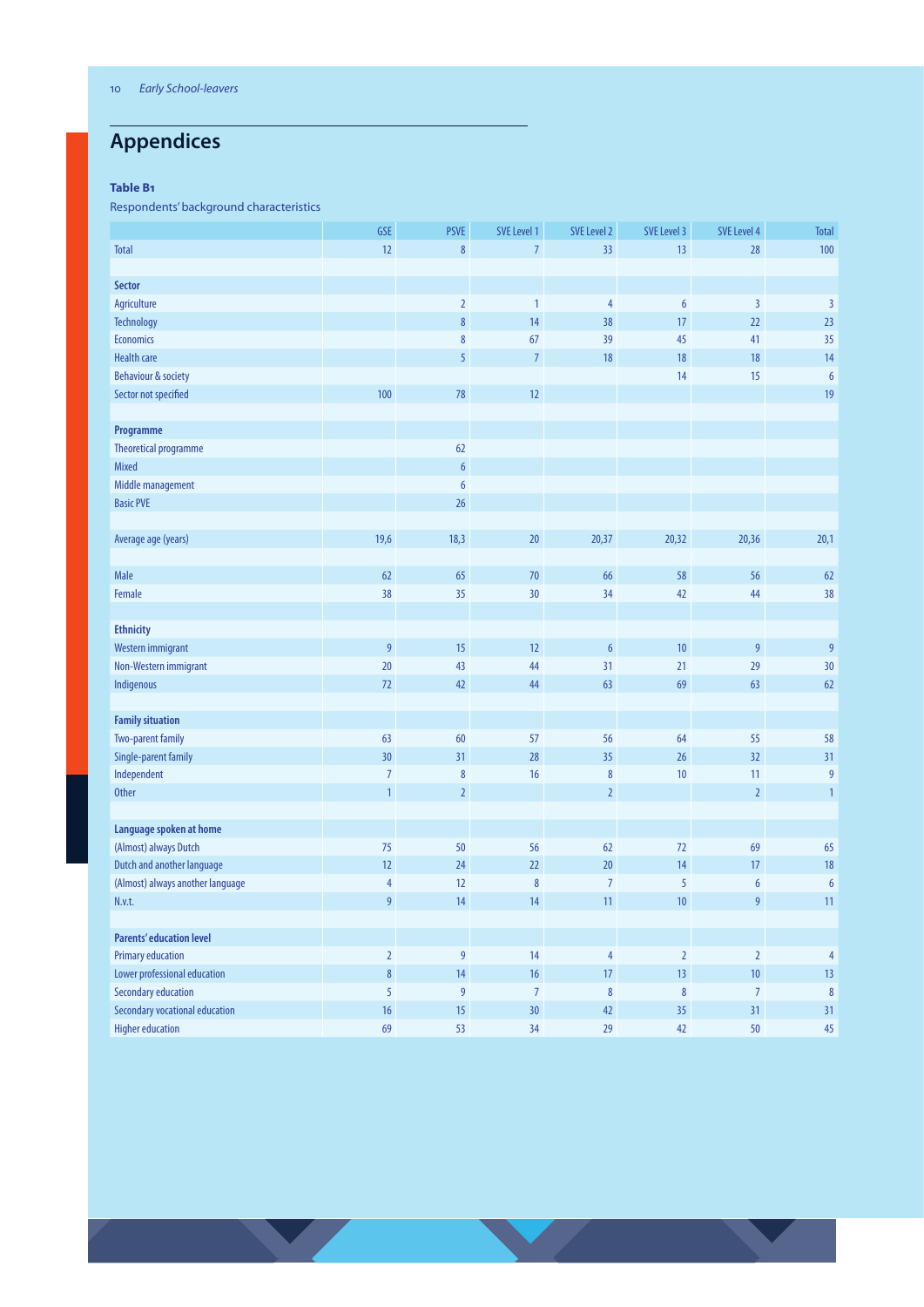#### **Table B2**

Main reasons for dropping out

|                                       |                                                                         | <b>GSE</b>     | <b>PSVE</b>     | <b>SVE</b><br>Level 1 | <b>SVE</b><br>Level 2 | <b>SVE</b><br>Level 3 | <b>SVE</b><br>Level 4 | <b>Total</b>   |
|---------------------------------------|-------------------------------------------------------------------------|----------------|-----------------|-----------------------|-----------------------|-----------------------|-----------------------|----------------|
| School-related causes                 | the course was too difficult/I failed the final examination             | 22             | $\overline{7}$  | $\overline{3}$        | 6                     | 5                     | $\overline{4}$        | $\overline{7}$ |
|                                       | problems during traineeship/work placement (e.g. dismissal)             | $\mathbf{1}$   | $\mathbf{1}$    | 4                     | 6                     | 5                     | $\overline{3}$        | $\overline{4}$ |
|                                       | problems with teachers/school                                           | $\overline{4}$ | $6\overline{6}$ | 5                     | 5                     | $\overline{4}$        | 4                     | 5              |
|                                       | problems with other students                                            | $\mathbf{1}$   | $\overline{2}$  | 1                     | $\overline{2}$        | $\mathbf{0}$          | $\mathbf{1}$          | 1              |
|                                       | wanted to change courses or school                                      | 5              | 9               | $\overline{3}$        | 5                     | 6                     | $6\overline{6}$       | 5              |
|                                       | I did not feel safe at school                                           | $\mathbf{1}$   | $\overline{3}$  |                       | $\mathbf{1}$          | $\bf{0}$              | $\mathbf{0}$          | $\mathbf{1}$   |
|                                       | the content of the course was not what I wanted (after all)             | 5              | $\overline{4}$  | $8\phantom{.}$        | 11                    | 18                    | 19                    | 13             |
|                                       | I thought the level of the course was too low                           | $\overline{2}$ | 6               | 10                    | 4                     | $\overline{3}$        | 4                     | $\overline{4}$ |
|                                       | the course was badly organised                                          | 5              | $\overline{4}$  | $\overline{3}$        | 9                     | 8                     | 9                     | 8              |
|                                       | no traineeship/work placement                                           | $\mathbf{0}$   |                 | 8                     | $\overline{4}$        | $\overline{3}$        | $\overline{3}$        | $\overline{3}$ |
| Subtotal                              |                                                                         | 43             | 36              | 41                    | 49                    | 51                    | 51                    | 47             |
|                                       |                                                                         |                |                 |                       |                       |                       |                       |                |
| (Physical or mental health complaints | illness                                                                 | $\overline{9}$ | $\overline{7}$  | $\overline{7}$        | $6\phantom{.}6$       | $\overline{9}$        | 9                     | 8              |
|                                       | addiction problems                                                      | $\overline{3}$ | $\mathbf{1}$    | $\overline{2}$        | 1                     | $\mathbf{1}$          | $\mathbf{1}$          | $\overline{2}$ |
|                                       | mental problems                                                         | 14             | 9               | 11                    | $\overline{7}$        | 11                    | 13                    | 10             |
| Subtotal                              |                                                                         | 24             | 16              | 20                    | 11                    | 19                    | 23                    | 18             |
|                                       |                                                                         |                |                 |                       |                       |                       |                       |                |
| <b>Personal problems</b>              | relational problems/family problems (e.g. parents' divorce)             | $\overline{7}$ | 8               | $\overline{7}$        | 6                     | 8                     | 6                     | $\overline{7}$ |
|                                       | pregnancy                                                               |                | $\overline{2}$  |                       | $\mathbf{1}$          | $\pmb{0}$             | $\mathbf{1}$          |                |
|                                       | combining school and caring for children and/or family, was<br>too much | $\mathbf{1}$   |                 | 1                     | $\overline{2}$        | $\mathbf{1}$          | $\mathbf{1}$          |                |
|                                       | trouble with the police/law                                             |                | $\overline{4}$  |                       | $\mathbf{1}$          |                       | $\mathbf{1}$          |                |
| Subtotal                              |                                                                         | 8              | 13              | 9                     | 10                    | 9                     | 8                     | $\overline{9}$ |
|                                       |                                                                         |                |                 |                       |                       |                       |                       |                |
| <b>Labour market</b>                  | I preferred to work                                                     | 6              | 13              | 19                    | 14                    | $\overline{7}$        | $7\overline{ }$       | 10             |
|                                       | I needed an income, so I started working                                | $\mathbf{1}$   | $\overline{4}$  | $\overline{2}$        | 4                     | $\overline{7}$        | $\overline{4}$        | $\overline{4}$ |
| Subtotal                              |                                                                         | $\overline{7}$ | 17              | 22                    | 18                    | 13                    | 10                    | 14             |
|                                       |                                                                         |                |                 |                       |                       |                       |                       |                |
| <b>Other</b>                          | I moved house                                                           | 1              | 8               |                       | $\overline{2}$        | $\mathbf{1}$          | 1                     |                |
|                                       | other                                                                   | 12             | 5               | 5                     | $\overline{3}$        | 3                     | $\overline{4}$        | 5              |
| Subtotal                              |                                                                         | 19             | 19              | 9                     | 12                    | 9                     | 9                     | 12             |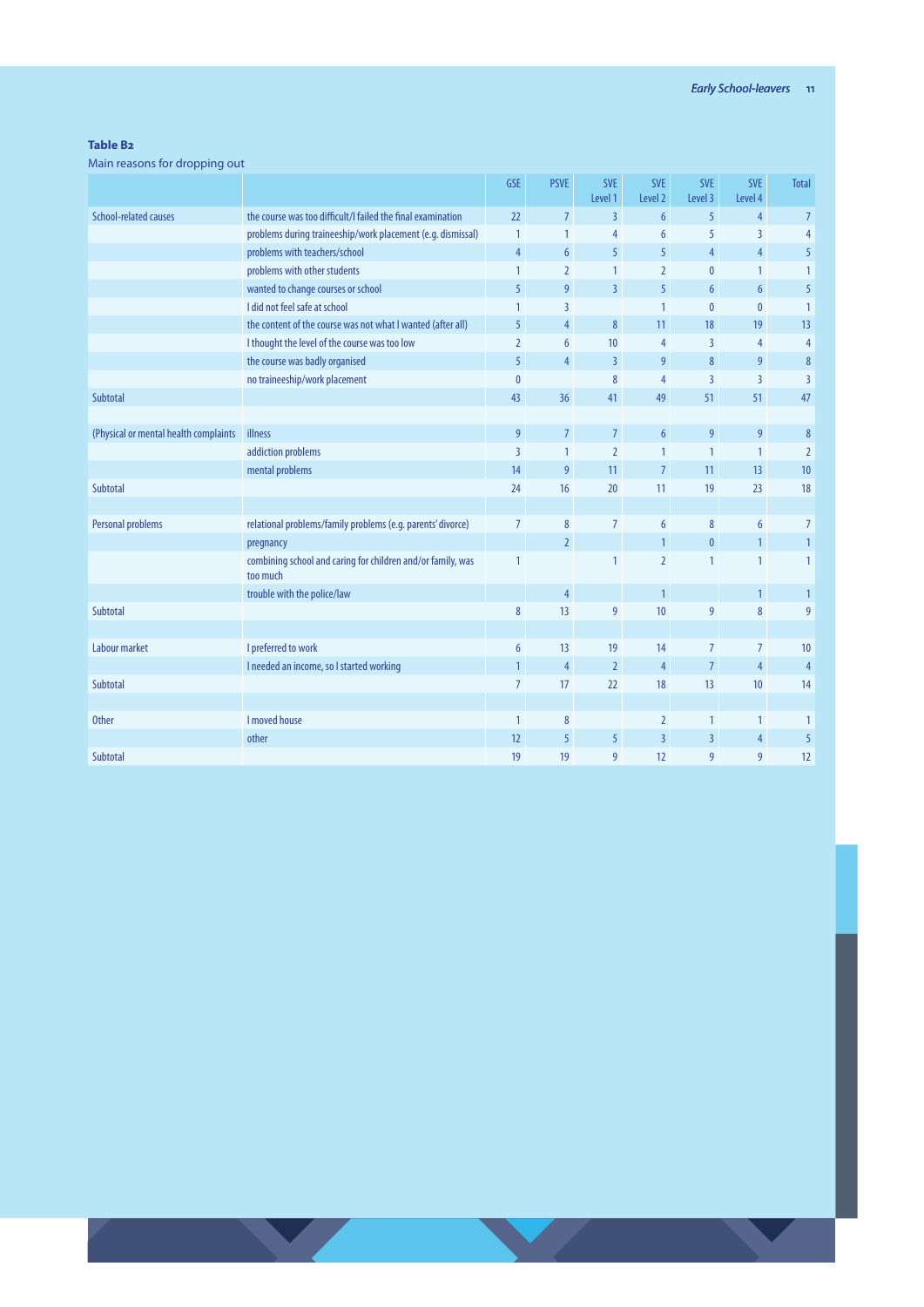## **School-leaver Information System**

#### **A publicly accessible data source** *General*

The subsidies provided by the (Dutch) Ministry of Education, Culture and Science, the Ministry of Economic Affairs, and the Ministry of Social Affairs and Employment, enable the basic facilities. The data sets are freely accessible and thus enable a wide range of strategic research, from Ph.D. theses and academic policy-relevant articles, to national policy reports. The annual data sets from the School-leaver Information System are available through www.dans.knaw.nl. For support in the use of the data sets, ROA researchers can be reached through secretary-roa-sbe@ maastrichtuniversity.nl.

Figures from the School-leaver Information System were recently used for, among others:<sup>1</sup>

- Studiekeuze 123 (Study Selection) website;
- Studie in cijfers (Education in Figures);
- Keuzegids MBO (SVE Course Selection Guide), Keuzegids HBO (HVE Course Selection Guide);
- Onderwijs in Cijfers (Education in Figures) by the Ministry of Education, Culture and Science;
- Commissie Macrodoelmatigheid: Arbeidsmarktperspectief mbo niveau 2 (Labour Market Perspective SVE Level 2);
- SCP: Eerste treden op de arbeidsmarkt (First steps in the labour market);
- Dutch Inspectorate of Education: De staat van het onderwijs – onderwijsverslag (The State of Education - a report);
- Dutch Inspectorate of Education: Beginnende leraren kijken terug, deel 1: de pabo (Junior Teachers Looking Back, Part 1: Teacher Training College)
- Dutch Inspectorate of Education: Beginnende leraren kijken terug, deel 2: de pabo (Junior Teachers Looking Back, Part 2: Second-Degree Teacher Training)
- SEO/ECBO/ROA: Klaar voor de groei (Ready for Growth): Monitor uitrol Associate degree (Associate Degree Rollout Monitor)
- MBO raad (SVE Council): Feiten en cijfers (Facts and Figures);
- ECBO: Het Nederlandse onderwijs geketend (Dutch Education Chained): Doorstroom in en tussen vo en mbo (Moving from SE to SVE);
- ECBO: De kleur van het middelbaar beroepsonderwijs (The Colour of Secondary Vocational Education): Een overzichtsstudie naar allochtonen in het mbo (An Overview of Immigrants in SVE);

• Innovation Platform: Kennis en Innovatie Agenda 2011 – 2020 (Knowledge and Innovation Agenda 2001 - 2020);

*Website Kerncijfers Schoolverlatersonderzoeken (Key Figures from the School-leaver Surveys website): https://roastatistics.maastrichtuniversity.nl/SISOnline/Home. aspx*

The Key Figures from the School-leaver Surveys website (https://roastatistics.maastrichtuniversity.nl/SISOnline/ Home.aspx) contains long-term national statistics on qualified school-leavers from initial education in the Netherlands. The figures are based on ROA's school-leaver surveys and relate to those who successfully completed a course in GSE, PSVE, SVE and Higher Education. The key figures presented provide insight in the courses completed, subsequent education and school-leavers' labour market entry.

The website can be consulted from two different perspectives: by educational classification and by key indicators. The educational perspective shows all key figures for a particular educational classification. Selections that can be made include educational levels, educational sectors and individual courses. There is also an option to select fulltime, part-time or dual education programmes. The indicator perspective shows the information for a single indicator for all education levels, sectors or courses. Both in the menu and in the overview tables, the key indicators have been divided into five categories:

- general background characteristics;
- course completed;
- opinion on the course completed;
- characteristics of subsequent education;
- labour marker indicators and job characteristics.

Each time, the figures shown represent the five most recent survey years, as far as possible, and they are updated annually around the time of publication of the national 'Schoolleavers between Education and the Labour Market' report.

The website also provides detailed information on the methodological approach of the School-leaver Information System (SIS) and an account of the response.

For ROA reports based on figures from the School-leaver Information System, see www.roa.nl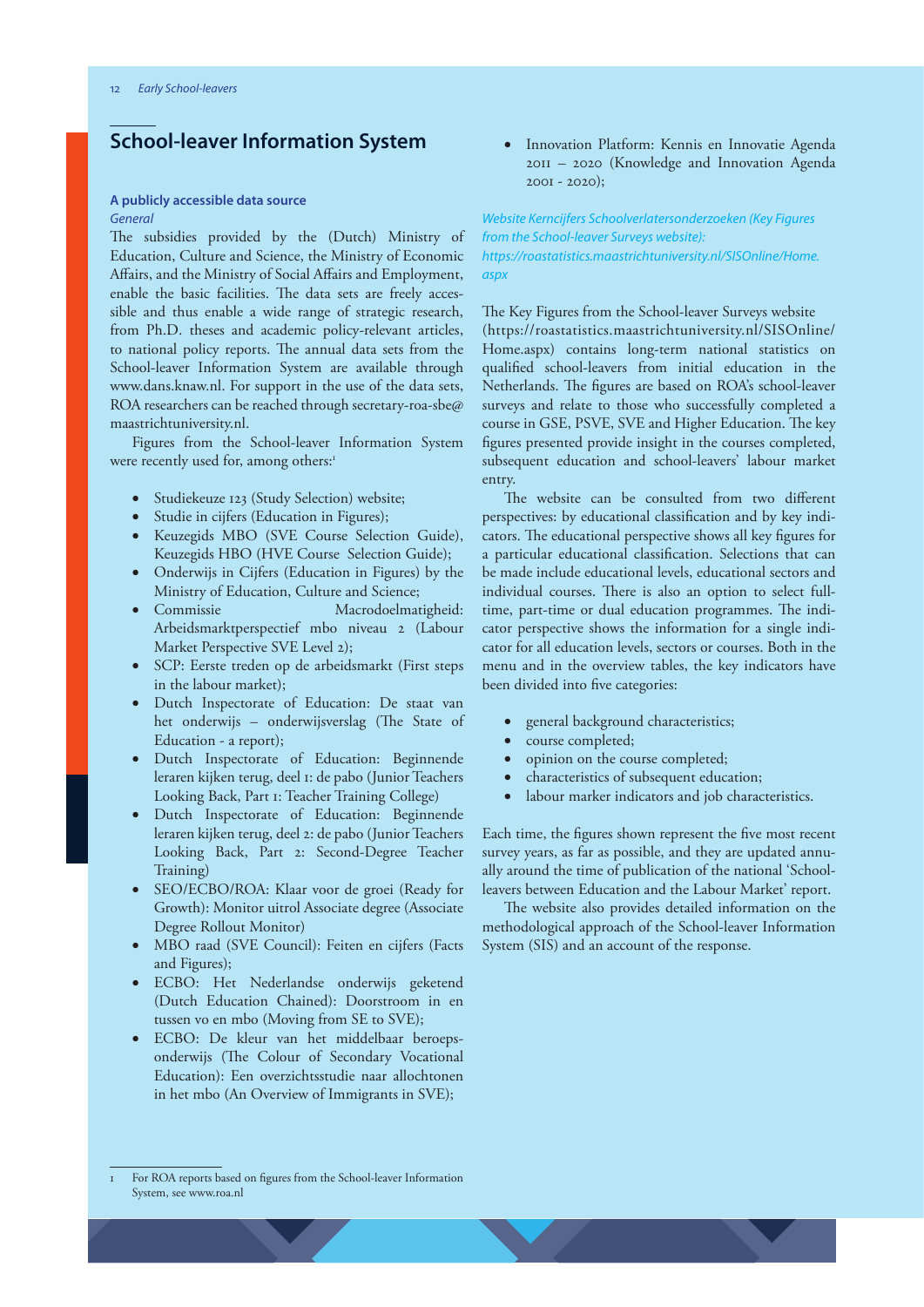#### **Imprint**

© Research Centre for Education and the Labour Market (ROA). Nothing in this publication may be duplicated in any way without prior written permission from ROA's director.

**Research Centre for Education and the Labour Market** Maastricht University School of Business and Economics secretary-roa-sbe@maastrichtuniversity.nl www.roa.nl

**Layout** ROA Secretariat, Maastricht

October 2017